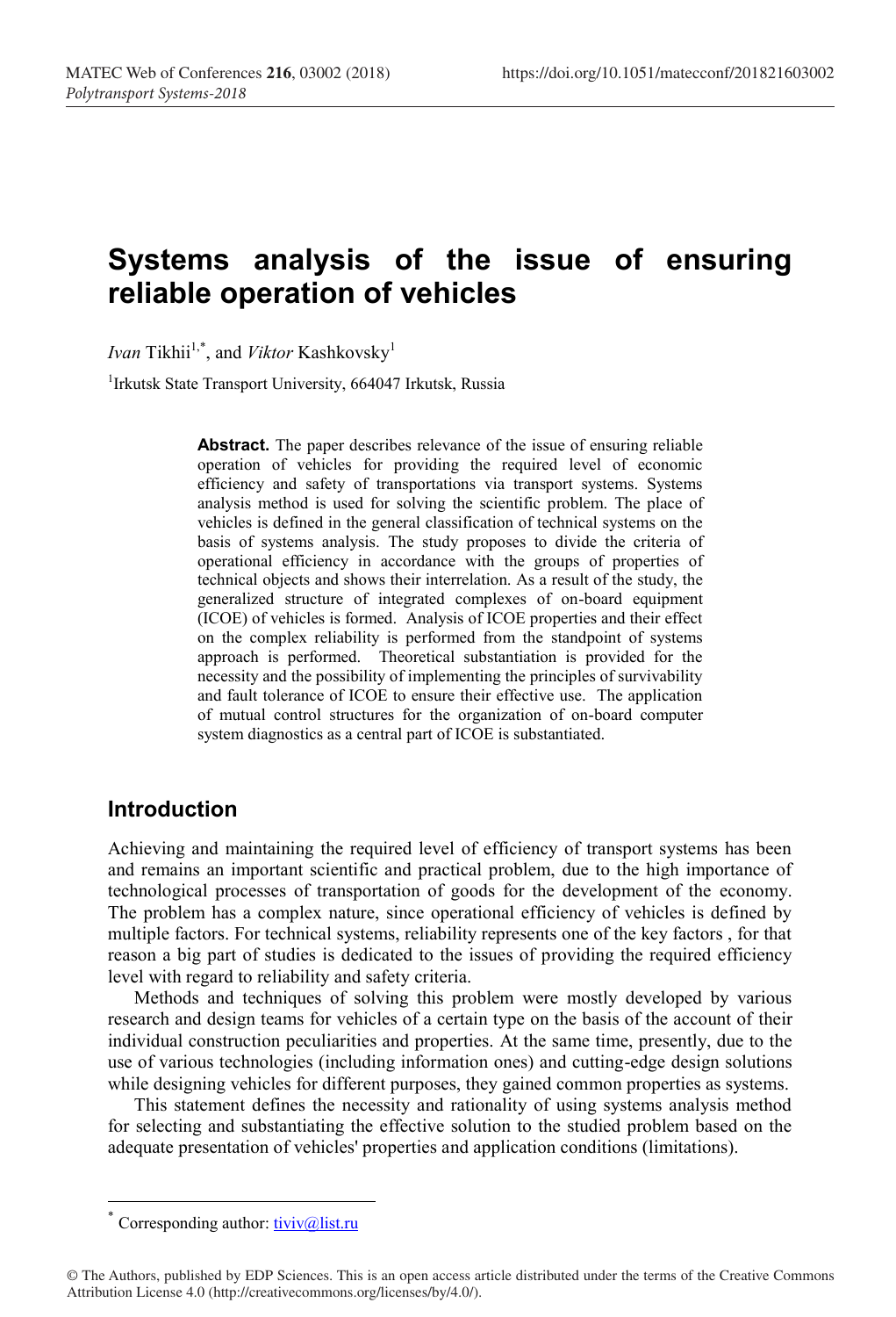### **Research methods**

First, let us define the object and the subject of study in accordance with the key principles of systems approach; it shall be done by specifying general statements on the studied topic.

**Object of study.** All objects of engineering activity, (without applying for universality of the given classification), are reduced to the following groups: - technical objects (technical products):

- technical systems;
- technical complexes;
- organizational and technical systems;

- ergatic systems (man-machine systems).

At present, the technical literature, including the normative one, widely uses the concept of technical product, which combines structural features of technical objects, systems and complexes of various types and purposes. The *technical system*, like any other system, is understood as a set of interrelated elements united by common operational purposes. The term *complexes* is usually used to refer to complex systems that differ in the number of tasks to be solved for their purpose, the heterogeneity of its elements, a large number of objects, involving their integration into separate subsystems.

Transport systems considered in the study can be classified by organizational characteristic to the so-called large systems having a hierarchical multilevel structure, the components of which at different levels are represented by all of the above types of objects and systems.

In this paper, the transport systems are divided into two components: technical and organizational-methodical, the technical component is chosen for further study. From the technical component of the transport system, the actual vehicles (locomotives, airplanes, cars, etc.) are distinguished, which form a park of similar objects according to the concepts of the theory of state control.

In general, the classification of objects of engineering activity involves their division into two levels: technical objects (TO) and technical systems (TS), depending on the objectives of the study. So, if the knowledge of interval characteristics of the object properties without studying its structure is enough to obtain the result, then it is presented as a TO. Otherwise, it is presented as a vehicle, which is a set of interrelated elements (subsystems). The extent and methods of division,as well as the range of distinguished components are determined not only by the objectives of the study, but also by the methods of their achievement. Therefore, this study uses the general formulation of the object of study as a generalized concept of vehicle.

**Subject of study.** The concept of efficiency in general and, in particular, the functioning of technical objects can be defined as the degree of performance of functions the object is designed to perform, which depends on the state of TO. The paper [1] proposes and justifies the concept of the state of a technical object, and the paper [2] formulates is as follows: *a form of manifestation of its qualitative certainty, characterized by the degree of compliance of the parameters of the properties and characteristics of the system of existence of this object with the established requirements defined in time and space.* 

The presented definition is adapted to the solution of the problems of TO state management, as it reflects not only the semantic content of the concept, but also outlines the method of assessing this state.

In this definition, the system of existence of technical objects (SETO) is a set of the technical object itself, the associated systems and the environment involved in the process of existence. These characteristics should be divided in accordance with the structure of the SETO into: essential properties of technical objects, related systems, environment and the process of existence.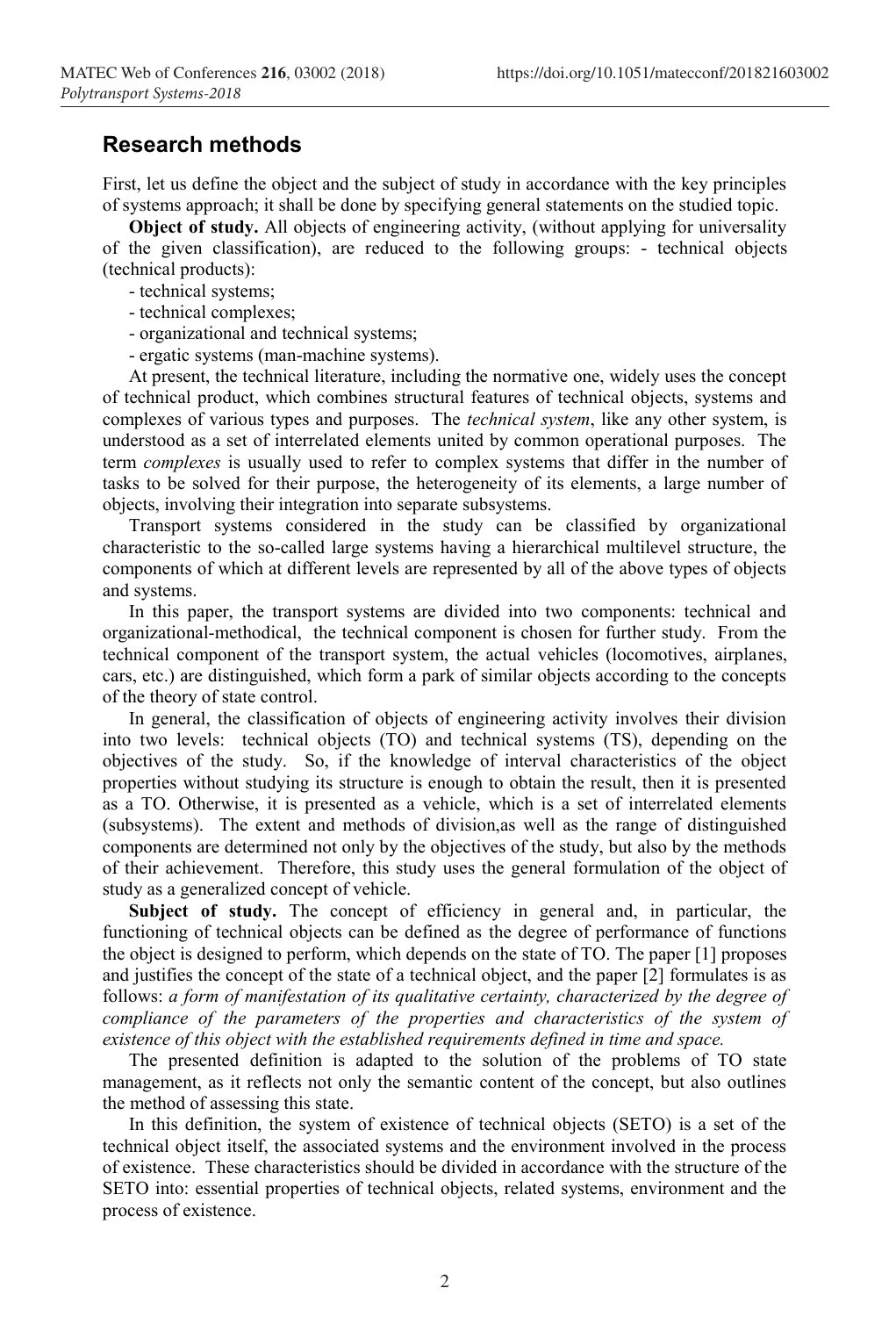For technical objects, a common specification is a complex of interrelated essential properties: constructability, functionality, reliability, safety, efficiency, ergonomics, environmental friendliness. Here: constructability involves characteristics of shape, size, etc., the change of which leads to a change in the state of TO; functionality denotes the number and type of functions performed in accordance with the purpose of TO; reliability is interpreted in accordance with GOST 27.002-89 [3] and the other properties are used in their conventional sense.

This division of the whole complex of essential properties TO into particular properties allows presenting the complex concept of TO effectiveness as the degree of achievement of the operational goals according to the criteria of constructability, functionality, reliability, safety, efficiency, ergonomics and environmental friendliness. By the same criteria it is possible to divide ways and methods of increasing operational efficiency of functioning TO, which in most cases have different effects on the result.

Thus, the main attention of this study is focused on the development of a method to improve the efficiency from the standpoint of the criteria of vehicles reliability and safety. At the same time, taking into account the complexity of the concept of TO effectiveness, the proposed solutions will be also evaluated by other criteria.

To solve the task, let us analyze some properties of vehicles as systems, in accordance with their classification proposed in [4] and developed in [5, 6].

*Integrity and openness.* The properties of integrity and openness should be correlated with the (large) transport system based on a distinctive feature – transportation of people and goods in different environments (earth, water, air, space).

The internal heterogeneity (the distinctiveness of parts) allows singling out means of transport from a large system into a separate subsystem (a park of similar objects).

*Structuredness.* In turn, modern vehicles, regardless of their type, are technical systems of varying degrees of complexity, consisting of several subsystems, united by a hierarchical structure. For example, aircraft at the top level of the hierarchy consists of airframe, engine and on-board equipment systems. The on-board equipment includes subsystems, including power supply, control, navigation, radar and communication, life support, etc. Due to the significant difference in the types of subsystems included in the on-board equipment, it is classified as an integrated technical complex. At the same time, the integration of the equipment is carried out on the basis of common computing resources [7, 8]. The typical structure of the aircraft integrated complex of on-board equipment (ICOE) is shown in Figure 1.

The given structure is the implementation of general trends in development of ICOE based on the deep integration of systems and generalization of software and hardware resources. Such structural solutions are driven by the increasing need to increase the functionality of the equipment while seeking to reduce its cost and operating costs. That is, in terms of system analysis, there are increasing requirements to improve the efficiency of on-board equipment on the criteria of functionality and efficiency. The possibility to fulfill these requirements is provided by the state-of-the-art level of technological development and the hardware components of microchip equipment.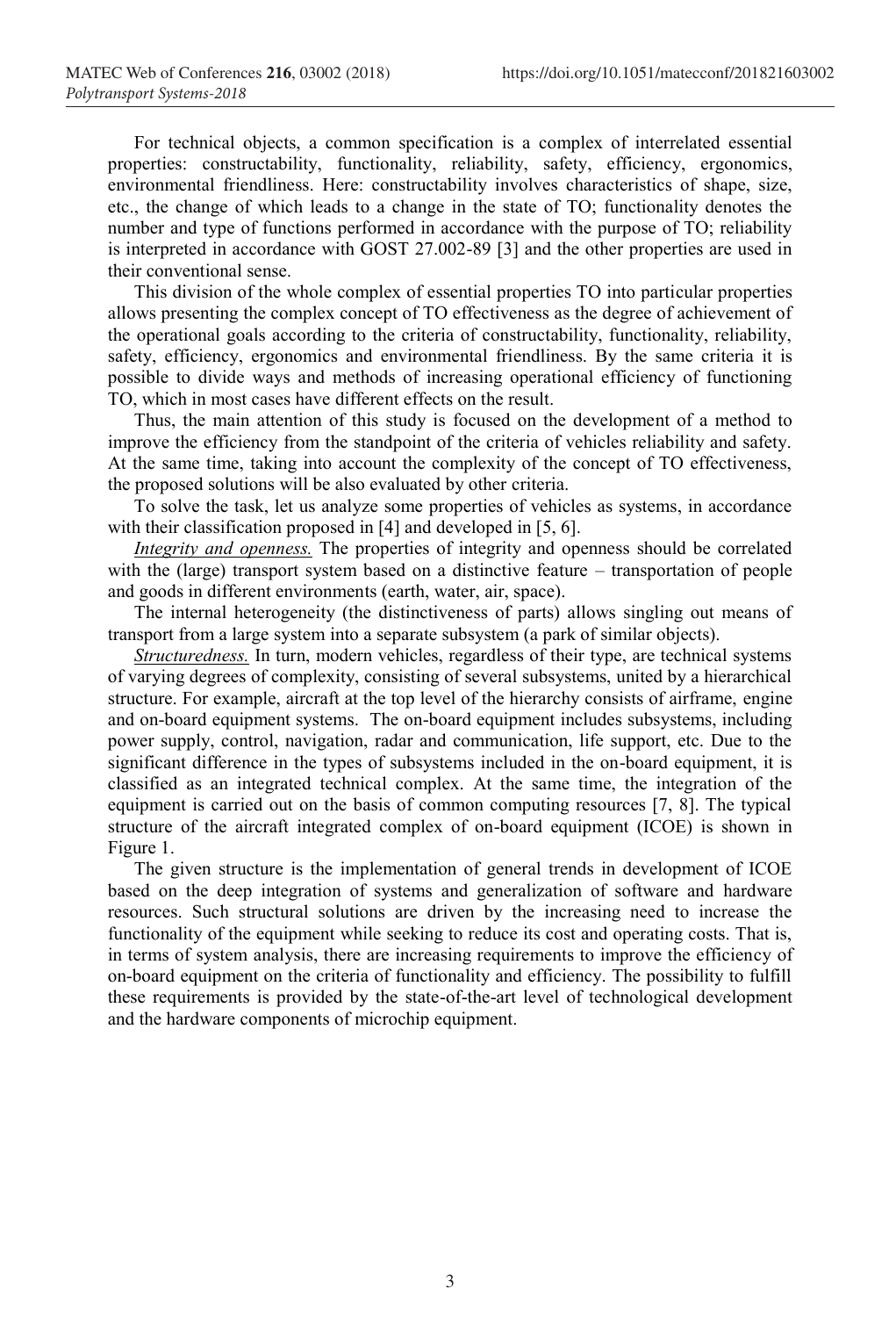

**Fig. 1.** Typical structure of ICOE.

While exploring the property of structuring, we present a set of on-board equipment consisting of two main parts: the central part, which is the on-board computer system (OCS), and the peripheral, which includes all the rest subsystems specialized to perform individual functions.

The on-board computer system consists of microprocessor modules (MM) and preform functions of overall control, control and transfer of information between the equipment units. According to the architecture, modern multi-component computing systems are distributed, i.e. the control functions are distributed between the modules of the system, and a significant degree of autonomy of the modules is achieved while maintaining a sufficient level of connectivity [9].

*Functionality.* In studying the properties of ICOE functionality from the standpoint of reliability, it is important to distinguish the functions of individual subsystems based on different degrees of impact on the safety of transport, and for on-board computing systemsthe important function is implementation of self-control of individual modules.

*Variability.* The variability property of ICOE as a system by the criteria of reliability and safety is primarily connected with stochasticity of the processes of reliability components variation and degradation of the structure caused by these processes.

*Emergence.* Unification of all computing resources in a distributed microprocessor OCS allows organizing the process of diagnosing the status of system components, additionally to the function of self-control,

As a fundamental property of all systems, inherence characterizes consistency, compatibility, adaptability to the environment and is of particular interest for the studied problem. For artificial systems, which include ICOE, inherence determines the degree (quality) of the performing given functions, that is, the efficiency of the systems.

In accordance with the general principles of the systems approach [7], the process of evaluating effectiveness of the systems can be formally represented by the scheme (Fig. 2).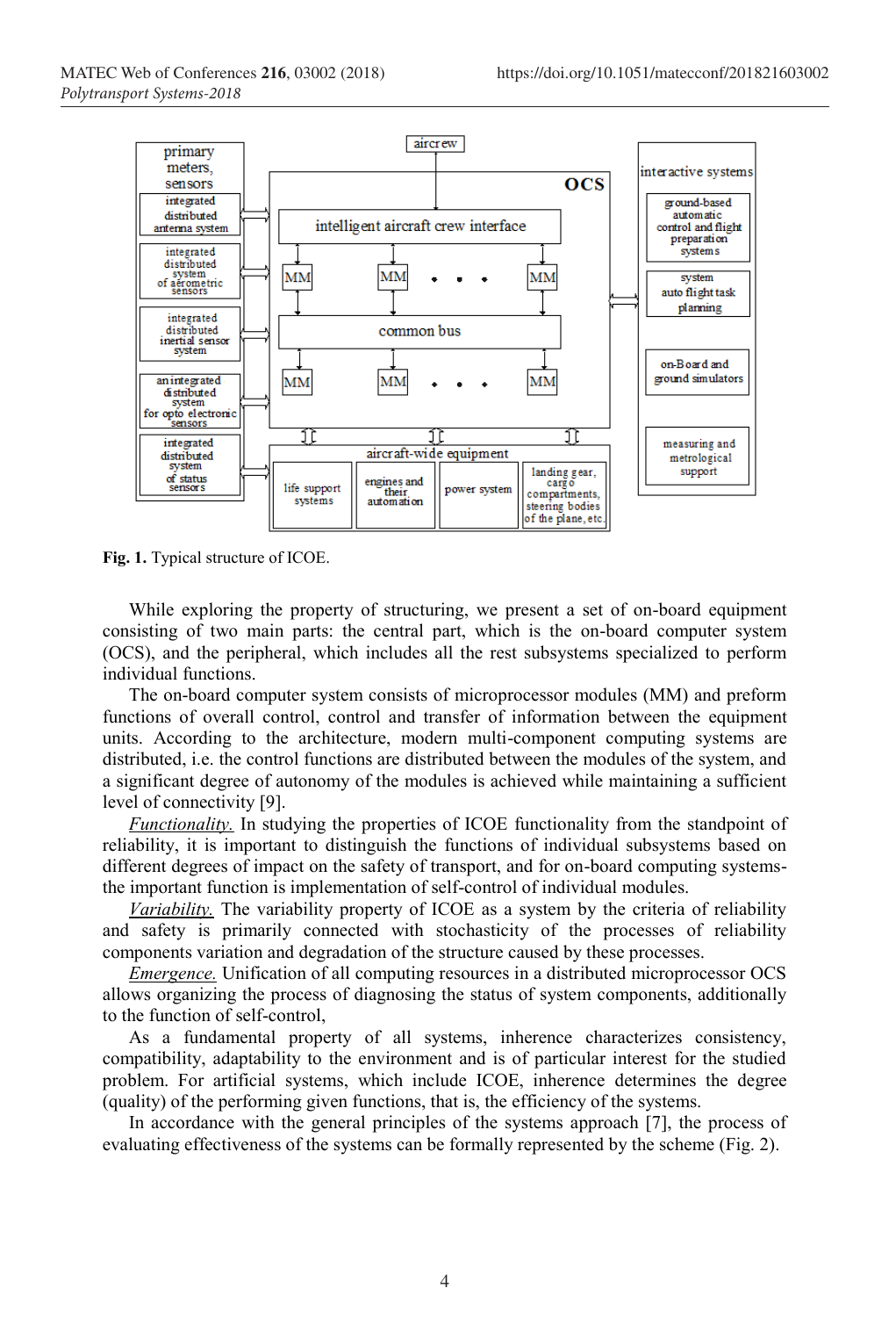

**Fig. 2.** Experiment as a system.

The analytical process for determining efficiency can be described as  $\vec{y} = F[\psi(\vec{x}, \phi(\vec{y}, \vec{y}_2))]$ , where  $\psi$  - the law of the system operation; *F* - methods of data processing;  $\vec{x}$  - the perturbation vector (properties of the system);  $\vec{v} = \varphi(\vec{v}_1, \vec{v}_2)$  - the control vector;  $\vec{v}_1$ ,  $\vec{v}_2$  - vectors of controlled and uncontrolled parameters (constraints);  $\varphi$  - the function of formation of the law of experiment control;  $\vec{v}$  - the vector of the results of the experiment to determine the efficiency.

In this statement of the research problem, the efficiency of the system is determined by finding the vector  $\vec{y} \subset A$  in the set area A and its values (the system becomes fully observable) and is achieved by specifying the vector  $\vec{v}$ , *F* and  $\psi$  (Fig. 3.): Conditions for the system observability: for  $\vec{y} \subset A$  (A – set range of values):

- 1. for  $\vec{v}_2 = const$   $\psi = const$ ,
- 2. for  $\vec{v}_2$  = var ,  $\psi_0$  corresponds to  $F_0$ ;  $\psi_1$  corresponds to  $F_1$ ;



**Fig. 3.** System monitoring areas.

Under the operating conditions of the system, failure to comply with the  $\vec{v}_2$  restrictions leads to a change in  $\psi$  and thus to the emergence of a new  $\psi_1$  system, emergent to the original  $\psi_0$ . In this case, the system is shifted to the area of partial observation or becomes unobservable. Therefore, changing the  $\psi$  transformation in the law of operation requires an adequate change in the *F* transformation.

#### **Results**

Thus, the operational efficiency, in accordance with the principles of a systems approach, shall be understood as the degree of adaptability of the ICOE to performing its tasks in compliance with all assumptions and limitations related to operation. With regard to such a complex and multifaceted system as the ICOE, they form a rather extensive set of interrelated conditions (limitations), the meeting which is necessary to achieve the required efficiency.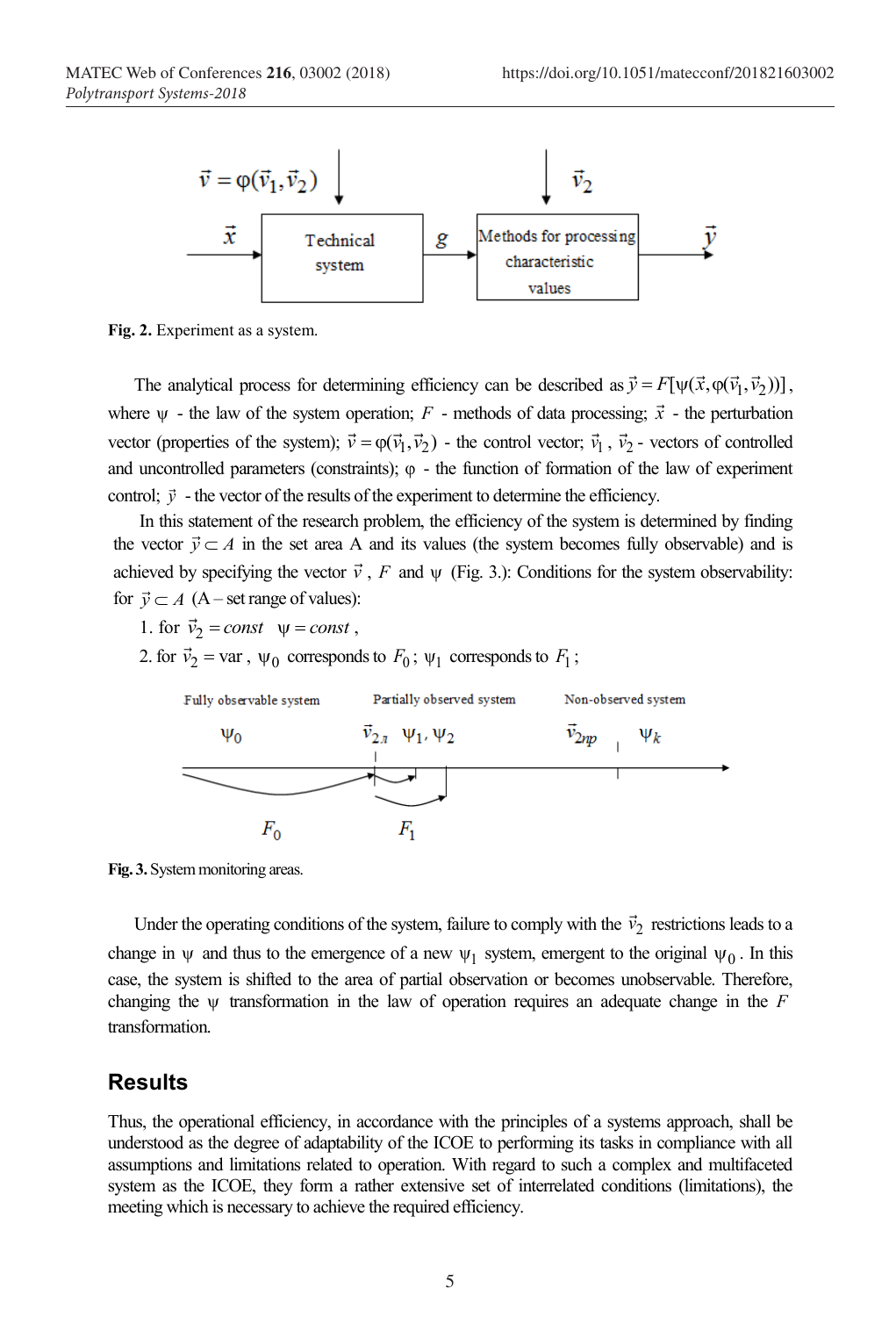In this statement of the problem of efficiency improvement, the solutions techniques can be divided into three groups:

*-removal or lowering the level of limitations;*

*- adaptation of the system to existing limitations;*

*- a combination of the first two methods.*

The choice of methods is determined by the properties of the system under study. Let us show this by the example of the problem to be solved.

Based on the objectives of this study, from the whole set of restrictions only those destabilizing factors are chosen that directly affect the efficiency of the system in terms of reliability and security. In this case, they can be divided into two groups of factors:

- external impact of natural (environmental parameters) and artificial (damaging factors) origin;

- internal impact caused by the mutual negative influence of the system elements.

Ensuring the inherence of ICOE to external destabilizing effects requires giving the complex the properties of survivability, which is especially important for systems used in extreme conditions of emergency situations and military actions. Internal destabilizing factors for ICOE are most often represented by electromagnetic compatibility problems, as well as mechanical effects in the form of shocks, vibrations, pulsations and acoustic noises. In these cases, providing the necessary level of inherence of the complex requires attributing to the complex additional properties of fault tolerance, in addition to the use of highly reliable elements.

To implement the properties of survivability and fault tolerance in ICOE, it is required to provide a solution to two main tasks:

- determination of the type of state (diagnosis) of the system and

- its restoration at the selected level of degradation.

The solution of these problems is carried out by the corresponding subsystems also under limited conditions. Thus, system recovery is based on the existing level of redundancy in the system and the division of system functions by the degree of security impact.

If the system of diagnostics is represented as a set of the object of diagnosis, diagnostic device and the process of diagnosis, the main limitation in the system operating under the influence of destabilizing factors, will be a high probability of failure (damage) of the diagnostic device.

This limitation can be removed by organizing the mutual control structures (MCS) in multiprocessor computing systems, which are the central part of the ICOE (the method was proposed and developed in [10, 11, 12, 13, 14]). The method involves determination of the technical state of OCS by the results of mutual test checks of each other's state performed by the operating modules of the system (the module is understood as a separate computer), at the same time it remains possible to obtain a reliable diagnosis even in the presence of the failed modules in the structures of mutual control.

When using the ICS method, it is necessary to take into account the limitations on the diagnostic model used, which suggest a high probability of non-constant outflow situations. These situations are caused by failures, intermittent failures, incompleteness of checking tests, communication failures, changes in the outflow situation during the diagnostic cycle. The most complete account of these limitations is provided by the authors of model proposed in the study "On diagnosing outflow situations of various types in computing systems" [15].

## **Conclusion**

Thus, the study analyses the properties of the ICOE as a system functioning under the influence of external and internal destabilizing factors (limitations), with the use of systems approach. Based on the identified properties of the system, the direction for solving the problem of ensuring the effective operation of ICOE vehicles based on the criteria of reliability and safety is justified. This direction provides attributing the properties of fault tolerance and survivability to the system, along with the use of highly reliable elements. At the same time, the degree of implementation of these properties is